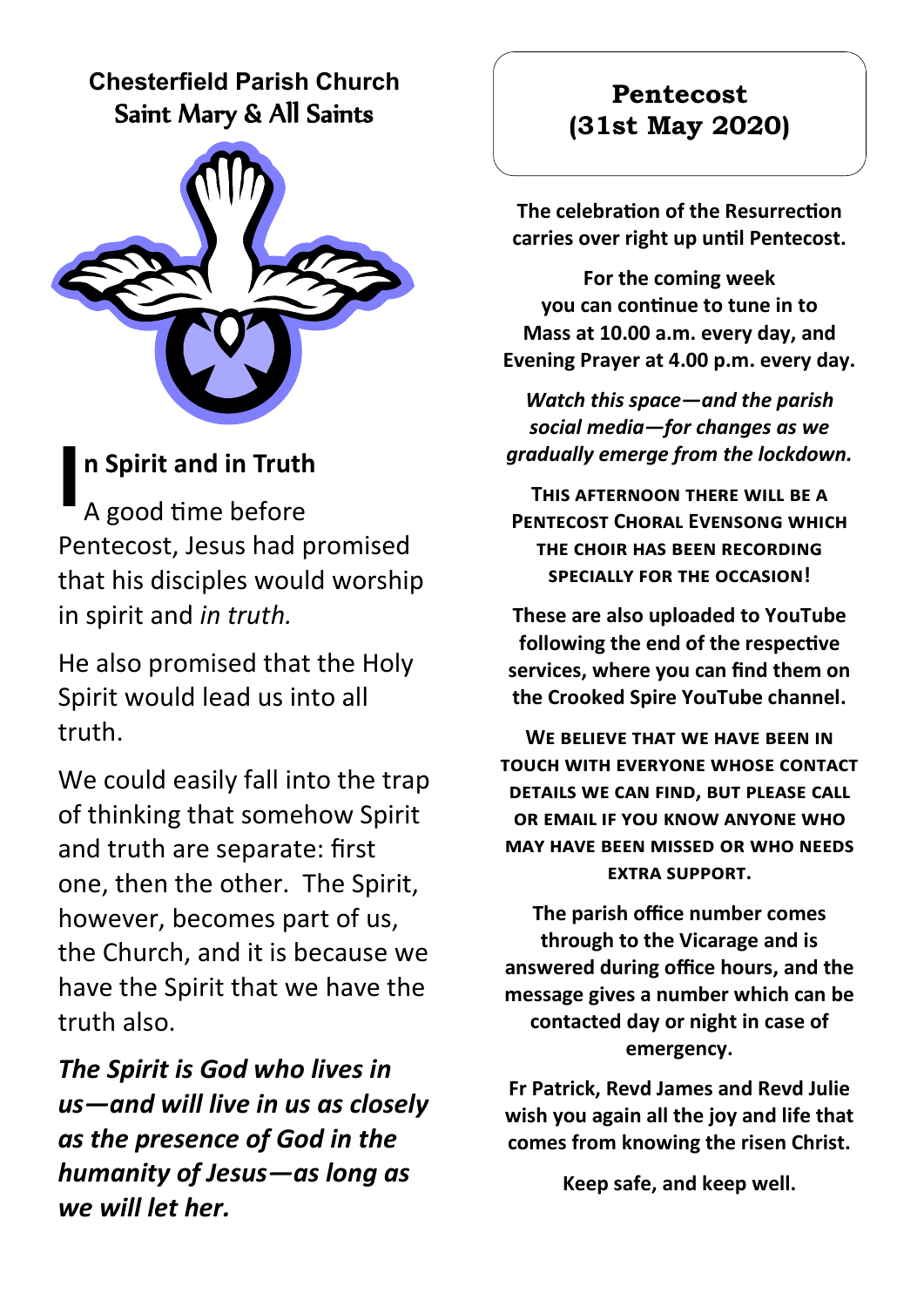# **PENTECOST**

### **Collect Prayer**

God, who as at this time taught the hearts of your faithful people by sending to them the light of your Holy Spirit: grant us by the same Spirit to have a right judgement in all things and evermore to rejoice in his holy comfort; through the merits of Christ Jesus our Saviour, who is alive and reigns with you, in the unity of the Holy Spirit, one God, now and for ever.

### **Amen**

### **Acts 2.1-21**

When the day of Pentecost had come, they were all together in one place. And suddenly from heaven there came a sound like the rush of a violent wind, and it filled the entire house where they were sitting. Divided tongues, as of fire, appeared among them, and a tongue rested on each of them. All of them were filled with the Holy Spirit and began to speak in other languages, as the Spirit gave them ability. Now there were devout Jews from every nation under heaven living in Jerusalem. And at this sound the crowd gathered and was bewildered, because each one heard them speaking in the native language of each. Amazed and astonished, they asked, 'Are not all these who are speaking Galileans? And how is it that we hear, each of us, in our own native language? Parthians, Medes, Elamites, and residents of Mesopotamia, Judea and Cappadocia, Pontus and Asia, Phrygia and Pamphylia, Egypt and the parts of Libya belonging to Cyrene, and visitors from Rome, both Jews and proselytes, Cretans and Arabs - in our own languages we hear them speaking about God's deeds of power.'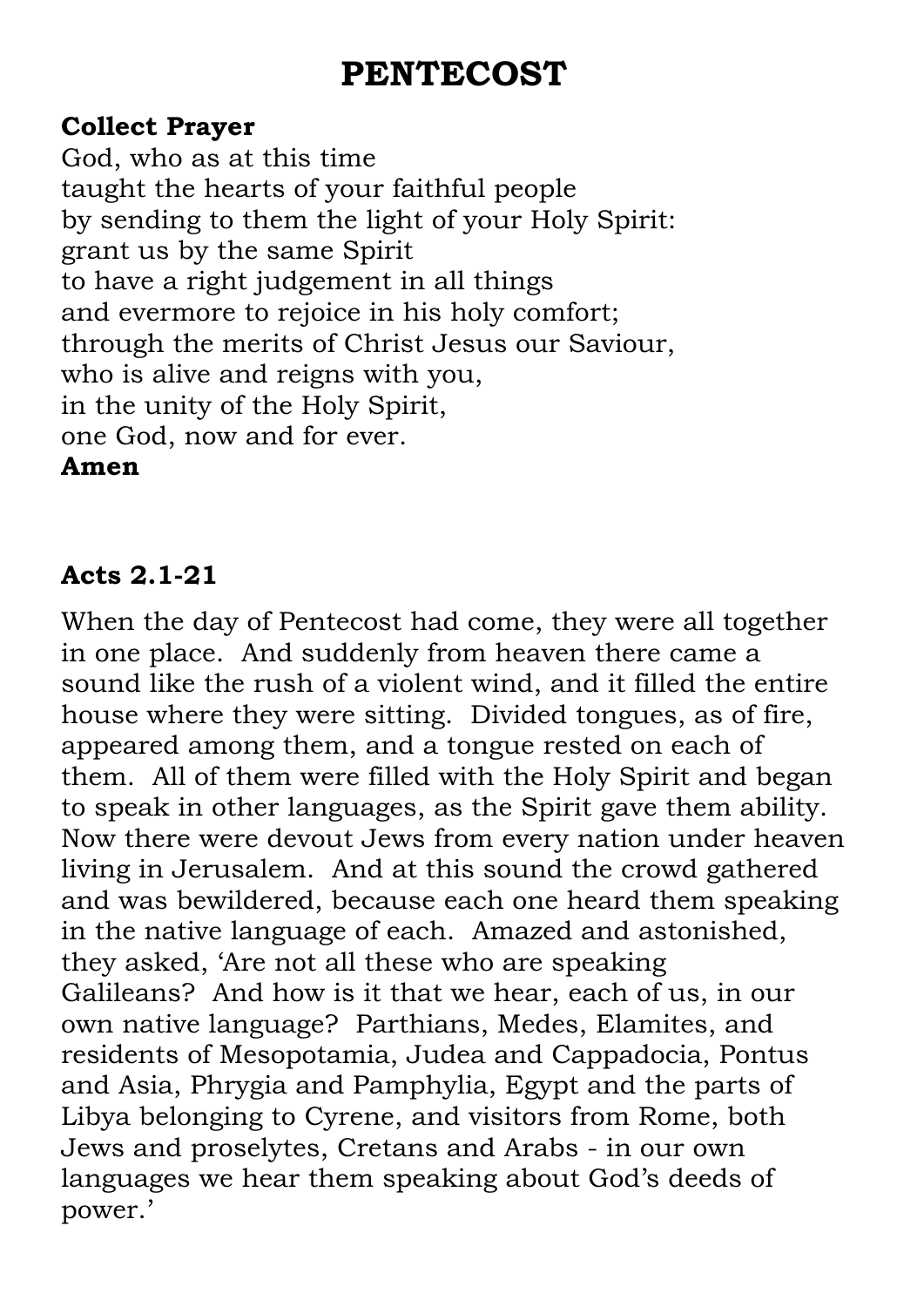All were amazed and perplexed, saying to one another, 'What does this mean?' But others sneered and said, 'They are filled with new wine'

But Peter, standing with the eleven, raised his voice and addressed them: 'Men of Judea and all who live in Jerusalem, let this be known to you, and listen to what I say. Indeed, these are not drunk, as you suppose, for it is only nine o'clock in the morning. No, this is what was spoken through the prophet Joel:

"In the last days it will be, God declares,

that I will pour out my Spirit upon all flesh,

 and your sons and your daughters shall prophesy, and your young men shall see visions,

and your old men shall dream dreams.

Even upon my slaves, both men and women,

 in those days I will pour out my Spirit; and they shall prophesy.

And I will show portents in the heaven above and signs on the earth below,

blood, and fire, and smoky mist.

The sun shall be turned to darkness and the moon to blood,

 before the coming of the Lord's great and glorious day. Then everyone who calls on the name of the Lord shall be saved."

### **John 20.19-23**

When it was evening on that day, the first day of the week, and the doors of the house where the disciples had met were locked for fear of the Jews, Jesus came and stood among them and said, 'Peace be with you.' After he said this, he showed them his hands and his side. Then the disciples rejoiced when they saw the Lord. Jesus said to them again, 'Peace be with you. As the Father has sent me, so I send you.' When he had said this, he breathed on them and said to them, 'Receive the Holy Spirit. If you forgive the sins of any, they are forgiven them; if you retain the sins of any, they are retained.'